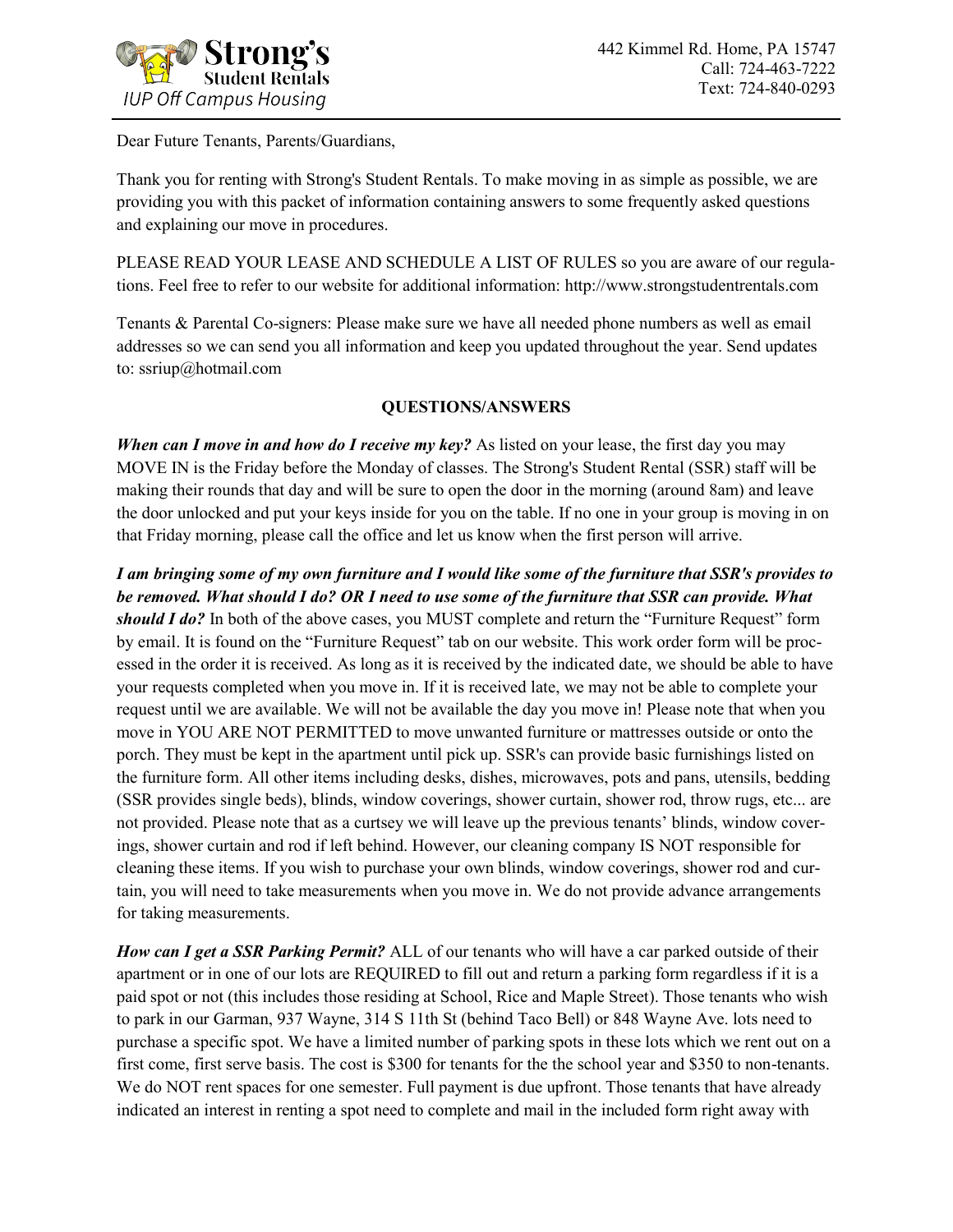their payment. If you have not yet expressed an interest to us but would like to purchase a spot, please contact us. **All parking spots go quickly so please be sure to take care of this right away to make sure that you have a spot reserved.** This spot will be yours…and ONLY yours all school year. We have four parking lot locations which are all near campus 1) directly behind our Garman Ave./930 Wayne Ave. apts.- next to McDonalds 2) Directly behind our 937/935 house - across the street from McDonalds 3)Next to our 848 Wayne Ave. house – near Wallwork Hall 4) 314 Parking Lot – Directly behind Taco bell (right across the street from the Grove). On the day you move in, we will leave your parking permit on the table as long as you have turned in your parking permit form and payment in advance. If you have rented a spot from us you will not be towed as long as you are in the correct parking lot. If you park in someone else's lot, they will tow you and there is nothing we can do. Parking forms are found on our website.

*What do I do if anytime during the year I wish to move out of the Strong's Student Rental apartment/ house before my lease is up?* You and your parental/guardian co-signers are fully responsible for all payments and obligations listed on your lease regardless of any decision you may make not to reside at the apartment or house. The only way you may be released is if YOU find a replacement, which is approved by all members of your group as well as the SSR's management. This replacement must sign the lease, turn in a Security deposit, and turn in the Parental co-signer form.

*Do you permit pets?* NO- we strictly enforce our no pet policy with a \$100/per day fine.

*When are my rent payments due and how do I get them to you?* The dates for when your payments are due, depends on which payment plan you chose (refer to your lease to see your choice). All payments for Fall must be received in full by September 14th and for Spring February 4th . All payments are based on the envelopes postmark date – NOT ON THE CHECK'S DATE. Returned Checks (for any reason) will result in a fee of \$25 payable immediately. WE DO NOT SEND OUT INVOICES. MAKE SURE YOU KNOW WHEN TO MAKE YOUR PAYMENTS AS YOU WILL BE CHARGED A \$50 FIRST DAY LATE CHARGE PLUS \$10 PER DAY THEREAFTER IN ADDITION TO YOUR PAYMENT. Payments may be: cash, money order, check, visa or mastercard. All penalties and late fees will be applied according to the dates indicated with each plan.

All payments should be mailed to: Strong's Student Rentals (c/o Ed or Mary Strong) 442 Kimmel Rd. Home, PA 15747

*Does anything need done when I first move into the apartment? What do I do if I move in and notice something in the apartment that is damaged?* When you move in (or before you move in) one person in your group needs to print off the forms called: "Move In Day Packet" in the Resurces/Forms tab. This packet will contain your groups "Check list/Damage" sheet. If there is a maintenance issue that needs attention immediately please CALL US 724-463-7222 (leave a message if we are out) and we will put in a work order in the order in which calls are received. Make sure that your entire group fills out the move in packet forms, signs them, and returns the packet to our office via email.

*What do I need to do for utilities?* All of our places include all utilities except for cable/internet. If you are planning on purchasing cable or internet we HIGHLY recommend that you call the company ASAP to set up an appointment for on or after your move in date or to have them send you the kit that you can hook up yourself when you move in. If you wait until you move in to call them for an appointment, you